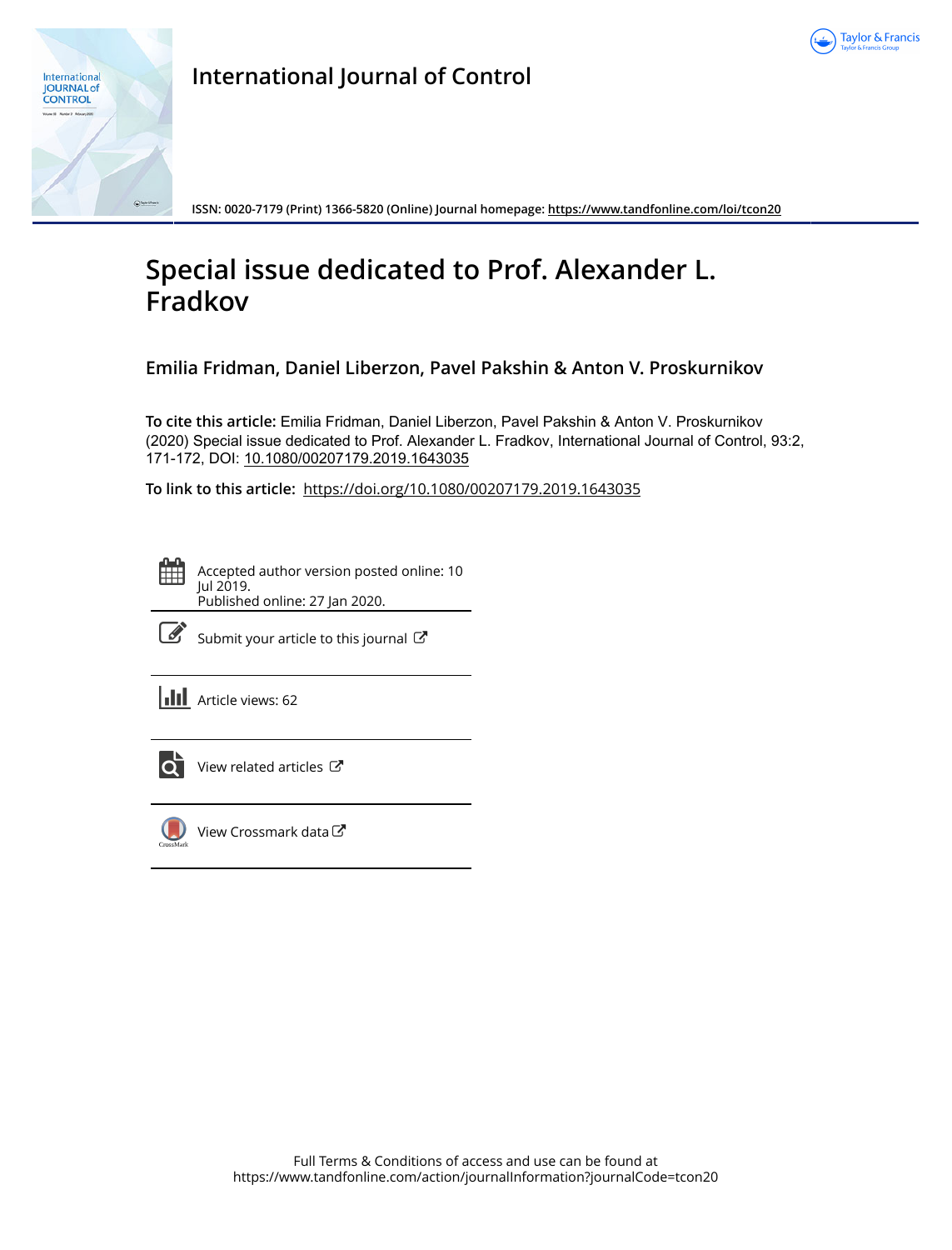#### EDITORIAL



## **Special issue dedicated to Prof. Alexander L. Fradkov**



This special issue is dedicatedo Professor Alexander L'vovich Fradkov on the occasion of his 70th birthday that was celebrated in May 2018 and in recognition of his profound contributions to the interdisciplinary field of mathematical cybernetics.

Professor Fradkov is the head of Theoretical Cybernetics Chair at the St. Petersburg State University, the Control of Complex Systems Laboratory at the Institute for Problems in Mechanical Engineering of the Russian Academy of Sciences, and the Laboratory of Multi-Agent, Distributed and Networked Control Systems at ITMO University. He is Post-President of International Physics and Control Society (IPACS) founded by him in 2003 and Vice-Chair of the IFAC Technical Committee on Adaptive and Learning Systems. Alexander Fradkov is a member of the European Control Association (EUCA), EUROMECH and the Russian National Committee on Automatic Control. In 2004, Alexander Fradkov has been elevated to IEEE Fellow *for contributions to adaptive and nonlinear systems*. He has been elected IFAC Fellow for the period 2014–2017 *for contributions to adaptive and nonlinear control theory and the deterministic approximation of stochastic systems*. Scientific and organisational activities of Prof. Fradkov have, without exaggeration, built the bridge between Russian and international research communities working in the fields of systems, control and cybernetics.

Alexander Fradkov started his research career at the Department of Mathematics and Mechanics of Leningrad (now St. Petersburg) State University where he was working under the supervision of Prof. Vladimir A. Yakubovich, one of the founders of St. Petersburg scientific school on systems and control. In his master thesis defended in 1971, Alexander Fradkov obtained important results on duality in non-convex quadratic optimisation problems. In 1972–1989, Alexander Fradkov was staying with Leningrad Mechanical Institute (now Baltic State Technical University named after D.F. Ustinov), where he went the way from a Ph.D. student to full professor. In his Ph.D. (1975) and habilitation (1986) theses, Prof. Fradkov has obtained several fundamental results concerned with adaptive control in linear and nonlinear systems, in particular, speedgradient and passivity-based control algorithms. In 1990, Prof. Fradkov joined the Institute for Problems in Mechanical Engineering, where he founded the laboratory 'Control of Complex Systems'. From 1997, he has been with the Theoretical Cybernetics Chair at St. Petersburg State University that was headed by him in 2015. Since 2014, he is also with ITMO University. During his pedagogical career, he has supervised three habilitation ('doctor of science') and more than 20 Ph.D. theses, developed lecture courses on control of oscillation and chaos, cybernetical physics, mathematical modelling of cybernetical systems.

Alexander Fradkov has co-authored more than 700 works, including 12 monographs, 8 textbooks and 10 patents. He has also served as an editor of 19 monographs and paper collections, 5 special issues of international journals. The contributions of Alexander Fradkov and his scientific school have had a great impact on the development of nonlinear and adaptive control and are extensively used by a broad research community. He has developed the general mathematical theory of energy control with applications to flight control, control of waves and vibrations, coordination and synchronisation in complex large-scale systems such as power grids, coupled oscillators, quantum and particle ensembles and multispecies biological populations. He established passification criteria for linear and nonlinear systems based on the classical Kalman–Yakubovich–Popov (KYP) lemma. Alexander Fradkov has pioneered a novel area of *Cybernetical Physics*, studying physical systems on all levels by using methods of cybernetics (including systems, control, identification and information theories). His other fundamental contributions include extensions of Yakubovich's *S*-lemma, giving duality conditions in some non-convex optimisation problems and necessity conditions in absolute stability criteria, as well as averaging techniques for control of stochastic systems and control under communication constraints.

The papers submitted to this special issue by colleagues of Prof. Fradkov are concerned with many of the aforementioned topics, as well as important practical applications. The special issue is divided into two parts.

#### **Part A: Frontiers of nonlinear, adaptive and networked control**

- (1) A survey of novel kernel-based techniques for system identification is offered in the paper 'A shift in paradigm for system identification' by L. Ljung, T. Chen and B. Mu;
- (2) novel results on observer-based stabilisation of uncertain descriptor systems are obtained in the work 'An extended-observer approach to robust stabilisation of